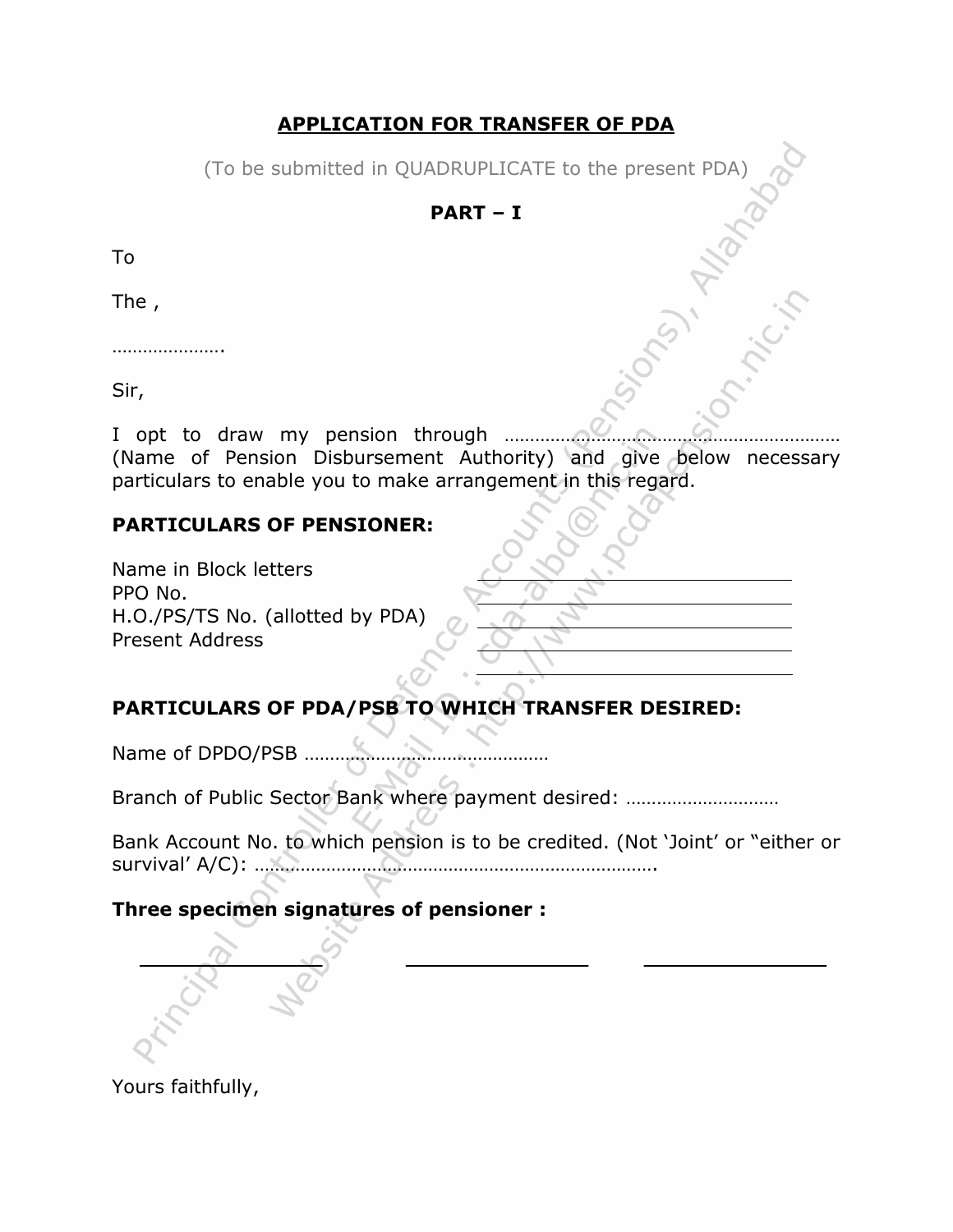#### PART II FOR USE IN TRANSFERER OFFICE

|      |              | <b>PART II</b> |                   | FOR USE IN TRANSFERER OFFICE                                 |              |
|------|--------------|----------------|-------------------|--------------------------------------------------------------|--------------|
|      | Forwarded to |                |                   |                                                              |              |
| No.  |              |                |                   |                                                              |              |
| Date |              |                |                   |                                                              |              |
| The  |              |                |                   |                                                              |              |
|      |              |                |                   |                                                              |              |
|      |              |                |                   |                                                              |              |
| The  | following    |                | pension documents | respect<br>in<br>0f<br>for nonojan/family nonojan canotioned | Shri<br>Smt. |

………………………………………………………… for pension/family pension sanctioned vide P.C.D.A.(P), Allahabad/ C.D.A.(NAVY), Mumbai/D.C.D.A.(AF) PPO No. ………………………………… are sent herewith :-

- Pension Payment Order Nos. ………………………………………………………………… (Original & Corr. PPOs) …………………………………………………………………
- Photographs / identification documents / Descriptive Roll.
- Extract of Check Register with drawl if any.
- Pension Certificate
- P.C. File of the pensioner containing …….. pages.

The pensioner has been paid pension for the period up to the month of …………………………(in words & figure both). Pension due from the month of ……………………… (in words & figure both) is to be arranged.

The pensioner has been identified on …………….. by this office.

Please acknowledge receipt.

SIGNATURE OF PDA WITH SEAL

**NOTE** : (One copy of the application may be retained by the transferer office and remaining 3 copies be forwarded to the transferee office).